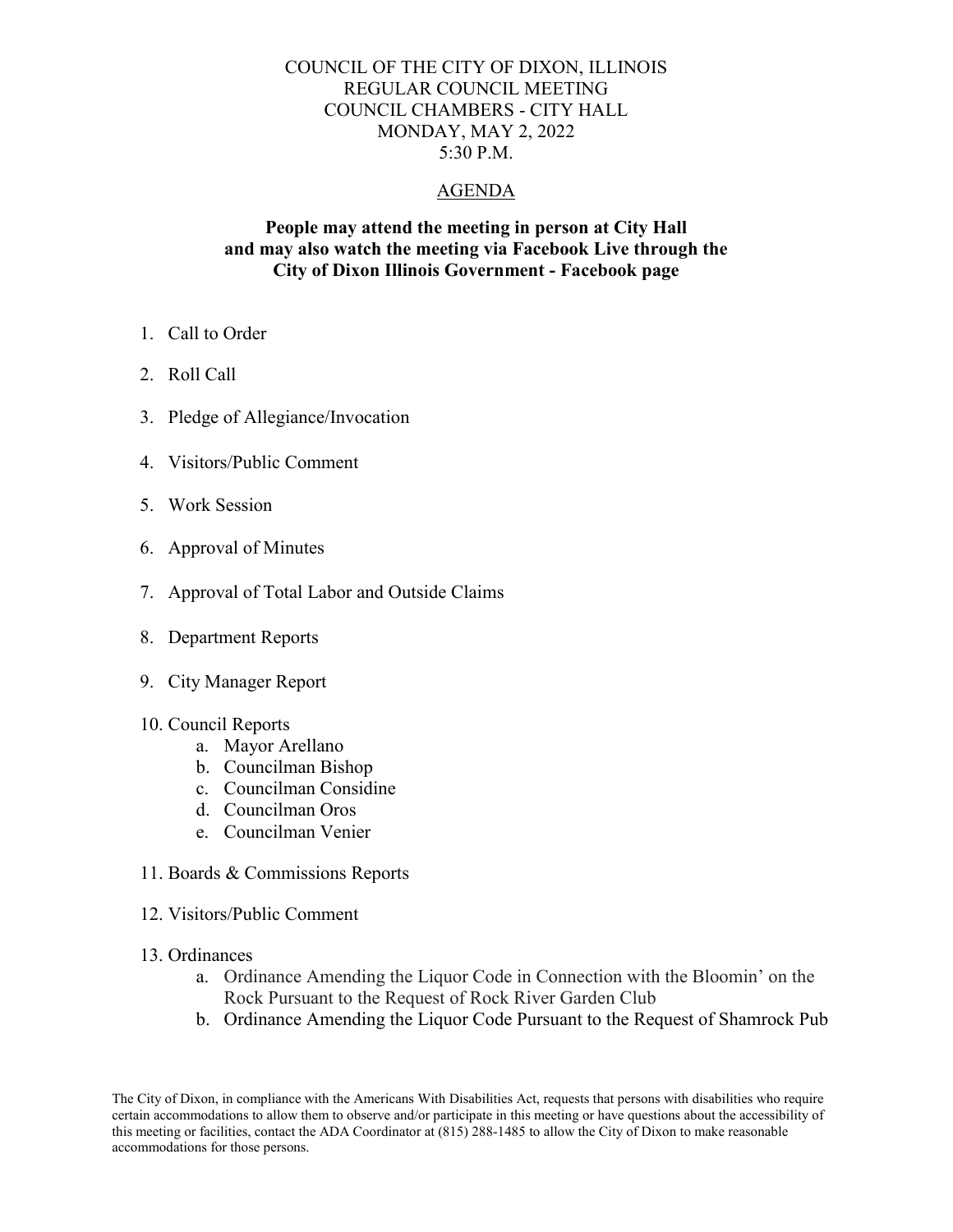# COUNCIL OF THE CITY OF DIXON, ILLINOIS REGULAR COUNCIL MEETING COUNCIL CHAMBERS - CITY HALL MONDAY, MAY 2, 2022 5:30 P.M.

## AGENDA

c. Ordinance Amending the Liquor Code in Connection with the Country Concert Pursuant to the Request of Dixon Chamber of Commerce and Main Street, Inc.

#### 14. Resolutions

- a. Resolution Amending 2021-2022 Budget Airport
- b. Resolution Amending 2021-2022 Budget Police
- c. Resolution Amending 2021-2022 Budget WasteWater
- d. Resolution Amending 2021-2022 Budget Water
- e. Resolution Amending 2022-2023 Budget Street Department
- f. Resolution Requesting Temporary Closure of Portions of Illinois Route 26 in Connection with the DCCMS Country Concert

#### 15. Motions

- a. Discussion and Possible Approval to Allow Staff to Submit the Pre-application Loan Paperwork to the USDA for the Cemetery Building
- b. Discussion and Possible Approval of Awarding the Bid for the FY 23 General Maintenance Street Resurfacing Project
- c. Discussion and possible approval of the \$100,000 donation to the Dixon Historic Theatre
- d. Discussion and possible approval of the \$25,000 donation to the Next Picture Show
- e. Discussion and possible approval of an Independent Contract Agreement with SynConn Solutions
- f. Refer the Petition of Dixon Land Group, LLC for Approval of a Preliminary and Final Plat of Subdivision with respect to the Re-Subdivision of Dixon Gateway Subdivision

## 16. Adjournment